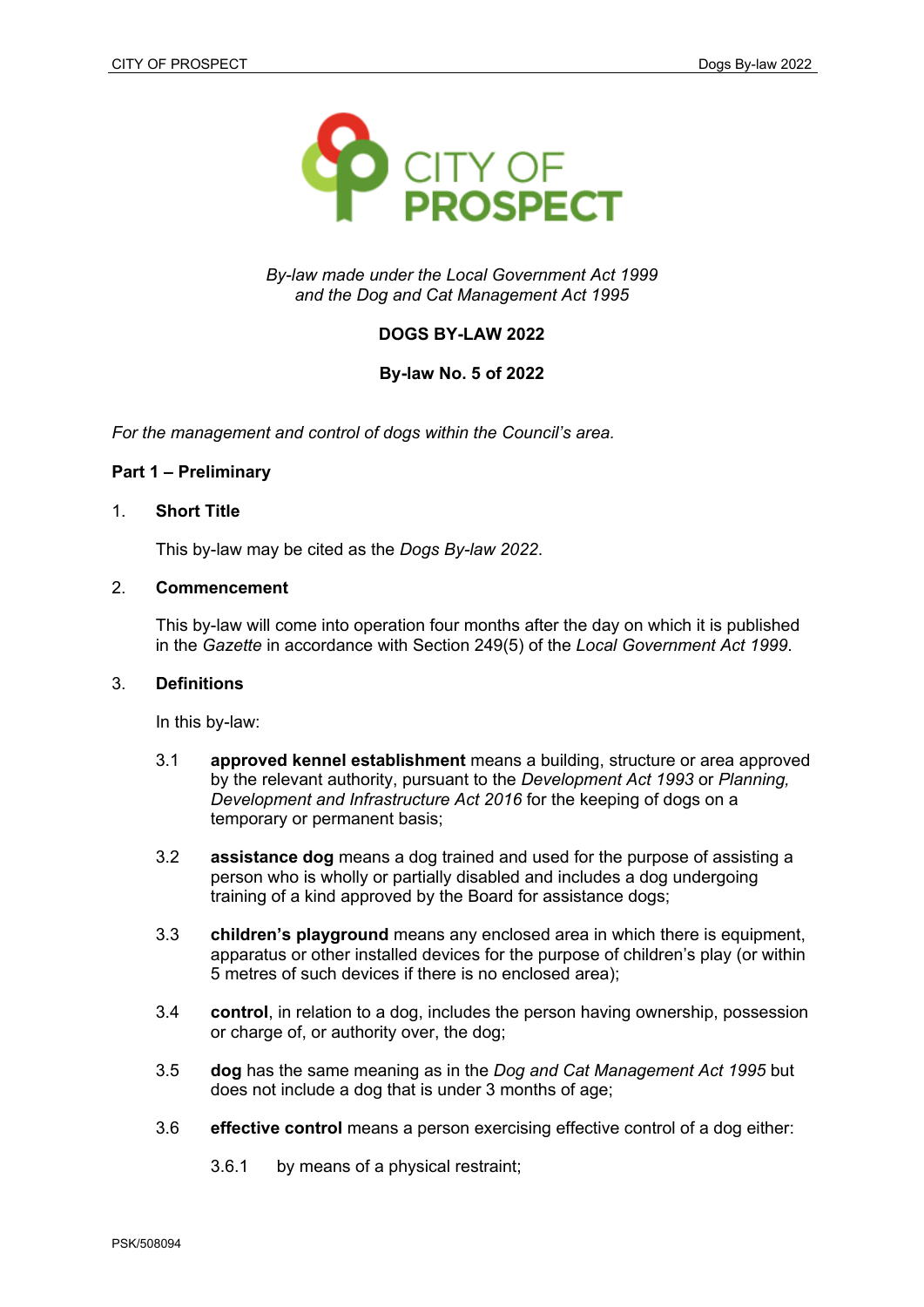- 3.6.2 by command, the dog being in close proximity to the person, and the person being able to see the dog at all times;
- 3.7 **keep** includes the provision of food or shelter;
- 3.8 **leash** includes any chain, cord or leash;
- 3.9 **local government land** has the same meaning as in the *Local Government Act 1999*;
- 3.10 **park** has the same meaning as in the *Dog and Cat Management Act 1995*;
- 3.11 **premises** includes:
	- 3.11.1 land;
	- 3.11.2 a part of any premises or land;
- 3.12 **public place** has the same meaning as in the *Dog and Cat Management Act 1995*;
- 3.13 **wetland area** includes any park, reserve, scrub, trail or other land adjacent to a wetland.

### **Part 2 – Dog Management and Control**

### 4. **Dog Prohibited Areas**

- 4.1 A person must not allow a dog in that person's control to be in, or remain in a dog prohibited area.
- 4.2 For the purposes of this paragraph, a **dog prohibited area** is any:
	- 4.2.1 local government land or public place to which the Council has resolved this sub-paragraph applies; or
	- 4.2.2 children's playground.
- 4.3 The restrictions in subparagraph 4.1 do not apply to any assistance dog.

### 5. **Dog on Leash Areas**

- 5.1 A person must not allow a dog under that person's control to be in, or remain in, a dog on leash area unless the dog is secured by a strong leash not exceeding two metres in length which is either:
	- 5.1.1 tethered securely to a fixed object capable of securing the dog; or
	- 5.1.2 held by a person capable of controlling the dog and preventing it from being a nuisance or a danger to other persons.
- 5.2 For the purposes of this paragraph, a **dog on leash area** is any: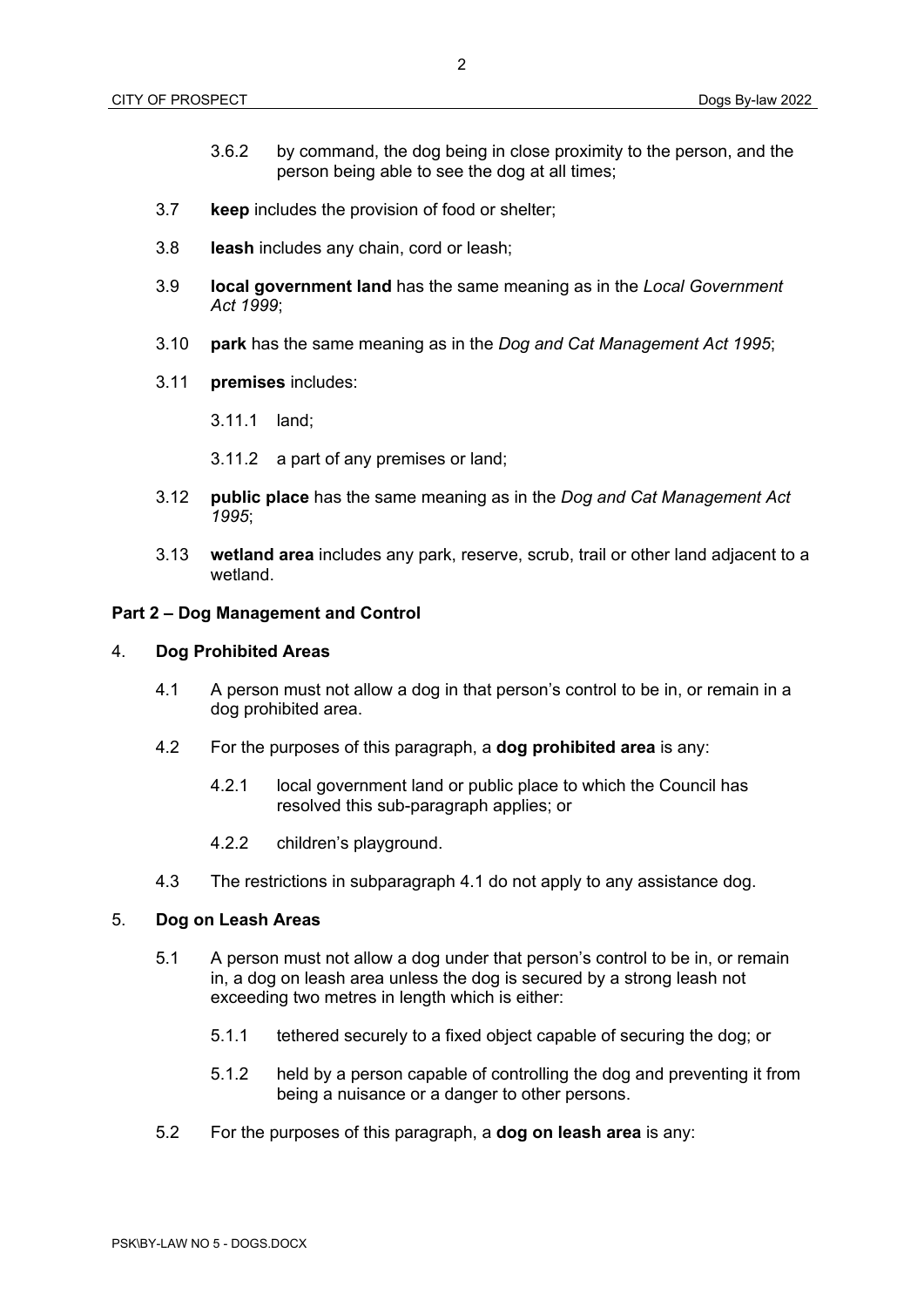- 5.2.1 local government land or public place to which the Council has resolved that this sub-paragraph applies;
- 5.2.2 park when organised sport is being played; or
- 5.2.3 wetland area.

## 6. **Dog Off Leash Areas**

- 6.1 Subject to paragraphs 4 and 5, a person may enter any dog off leash area for the purpose of exercising a dog under his or her control.
- 6.2 For the purposes of this paragraph, a **dog off leash area** is any:
	- 6.2.1 park; or
	- 6.2.2 local government land that the Council has resolved is a dog off leash area.
- 6.3 A person must ensure that any dog under their control remains under effective control while the dog is in a dog off leash area.

## 7. **Limit on Dog Numbers**

- 7.1 The limit on the number of dogs kept on any premises is two dogs.
- 7.2 A person must not, without permission, keep any dog on any premises where the number of dogs on the premises exceeds the limit unless the premises is:
	- 7.2.1 an approved kennel establishment;
	- 7.2.2 a veterinary practice;
	- 7.2.3 a pet shop;
	- 7.2.4 any premises that the Council has exempted from the requirements of this paragraph; or
	- 7.2.5 any business involving dogs provided that the business is registered in accordance with the *Dog and Cat Management Act 1995*.

#### **Part 3 – Miscellaneous**

### 8. **Application**

- 8.1 The Council may from time to time, by resolution, identify local government land as a dog off leash area in accordance with subparagraph 6.2.2 of this bylaw.
- 8.2 Any of paragraphs 4.2.1 and 5.2.1 of this by-law shall apply only in such portion or portions of the area as the Council may from time to time, by resolution, direct in accordance with Section 246 of the *Local Government Act 1999*.